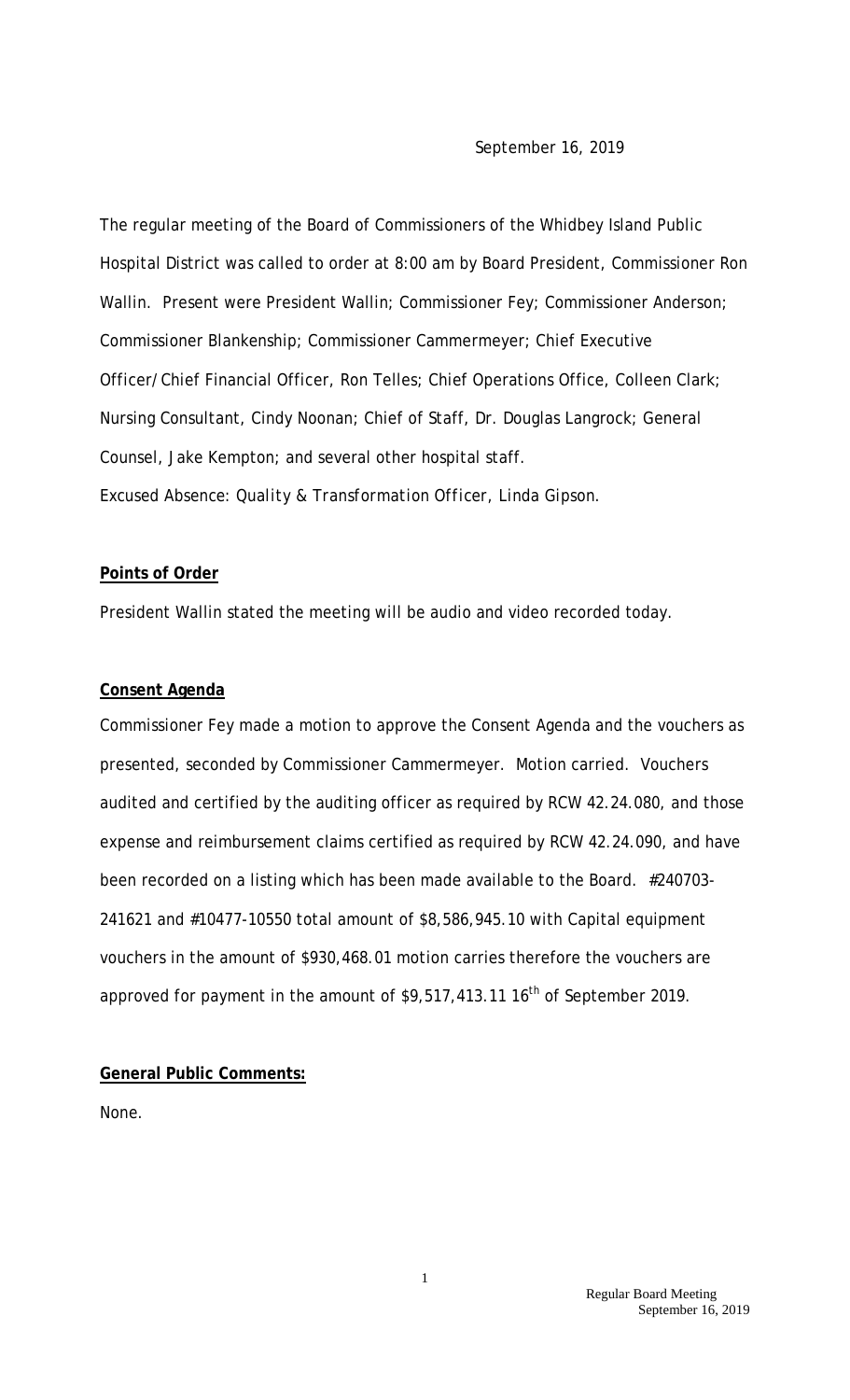#### **2018 Financial Audit Presentation:**

Kevin Smith, CPA of Eide Bailley gave a presentation with an overview of the scope of the audit that was completed including an explanation of required communications, financial results and comparisons to hospitals of similar size as well as critical access hospitals. A review of available cash, total assets, days cash on hand, days in accounts receivable, long-term debt to equity, an income statement, operating margin, total margin, and return on equity was given for 2017 and 2018 in contrast with comparable facilities. While Mr. Smith stated there is still some review to be completed; the final report is expected to be completed within the next week.

### **Final Capital Project Update:**

Marc Estvold, Project Manager gave a presentation on the wrapping up of the capital project including a review of the phases of the project. Phase 1, the north east parking lot, was completed in fall 2016. Phase 2, the new patient wing, was completed in summer 2017. Phase three, renovation, was completed in fall 2018. Mr. Estvold gave a summary of the project budget reconciliation which included the grant received from Puget Sound Energy for the efforts made to make the renovation more energy efficient. Mr. Estvold confirmed that all required permits have been acquired, final payments have been made, release of retainage has been completed per state guidelines and there are no outstanding items.

Commissioner Wallin commended Mr. Estvold and the team for completing the project within the guidelines of the budget.

#### **Medical Staff Report**

Dr. Doug Langrock presented the following initial appointments: Elizabeth Kerr, MD, Obstetrics & Gynecology, Provisional Mark Lisowski, MD, Emergency Medicine, Provisional Andrew Yang, MD, Oncology, Provisional Richard Demmler, MD, Family Practice, Provisional Julia Marsh, ARNP, Family Practice, Provisional Mahesh Atluri, DO, Radiology, Provisional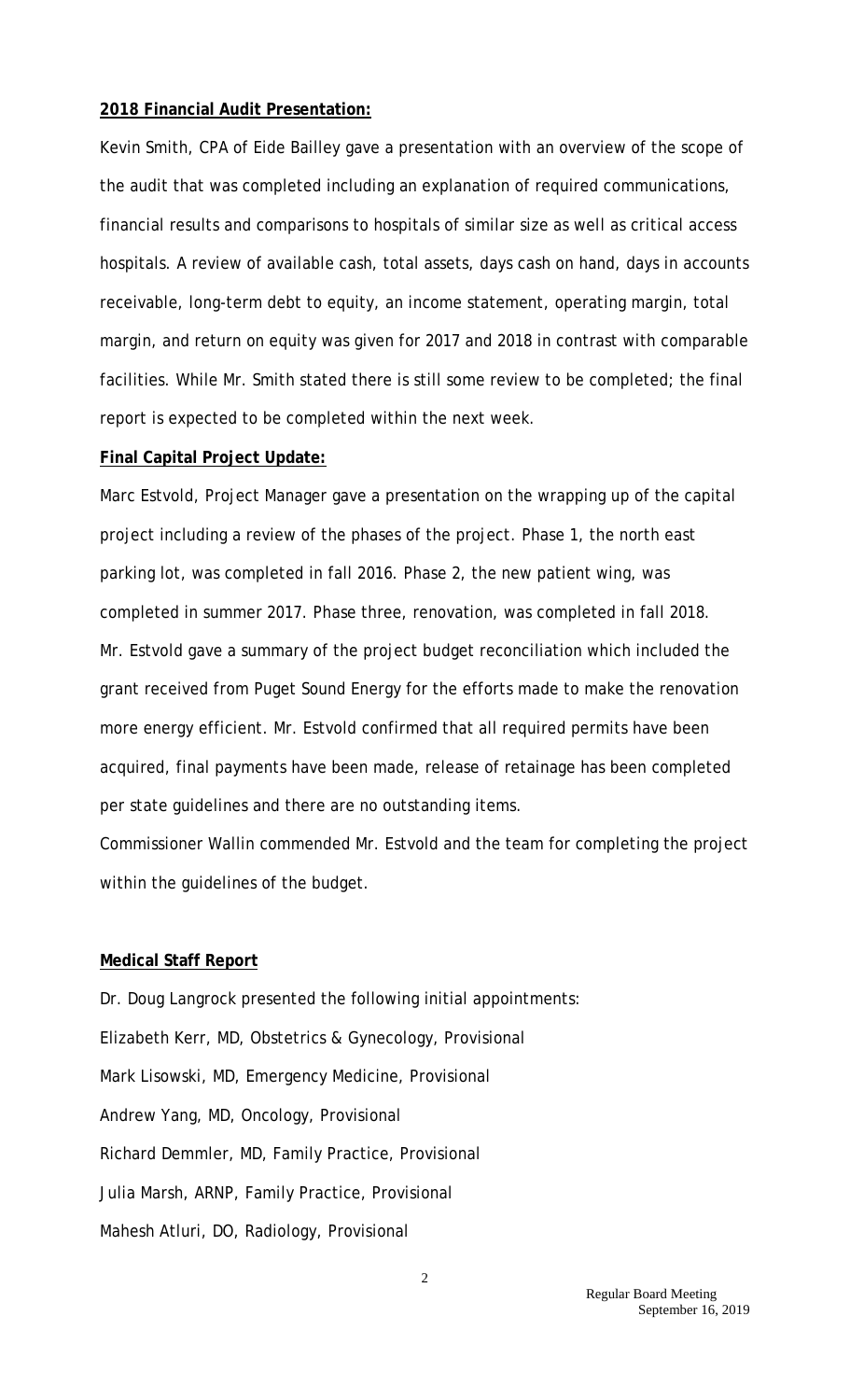A motion was made by Commissioner Cammermeyer, seconded by Commissioner Anderson to approve the initial appointments as presented. Motion carried. Dr. Doug Langrock presented the following advancements: Niba Nchotu, MD, Hospitalist, Provisional to Active Stephen Wagoner, MD, OB/GYN, Navy, Provisional to Active Matthew Stein, MD, Radiology, Provisional to Active Alison Katus, ARNP, Family Practice, Provisional to Active Motion was made by Commissioner Cammermeyer, seconded by Commissioner Fey to approve the advancement credential requests as presented. Motion carried. Dr. Doug Langrock presented the following reappointments: Harold Prow, MD, Radiology, Telemedicine Kristopher Spinning, MD, Radiology, Telemedicine Jennifer McEvoy, MD, Radiology, Telemedicine David Marlow, MD, Radiology, Telemedicine Scott Vanderheiden, MD, Radiology, Telemedicine Bonnie Witrak, MD, Radiology, Telemedicine Feng Wang, MD, Cardiology, Courtesy Henry Yee, MD, Orthopedics, Active Craig Kleiv, CRNA, Anesthesia, Courtesy Alice Josafat, MD, Radiology, Telemedicine Milton Van Hise, MD, Radiology, Telemedicine Hillary Shaw, MD, Radiology, Telemedicine Christpher Krol, MD, Radiology, Telemedicine Alicia Darr, ARNP, CNMW, Active Michele Gasper, MD, Pediatrics, Active Dawn Hastreiter, MD, Radiology, Telemedicine Jennifer Gruenwald, ARNP, Active David Lemme, MD, Family Practice, Active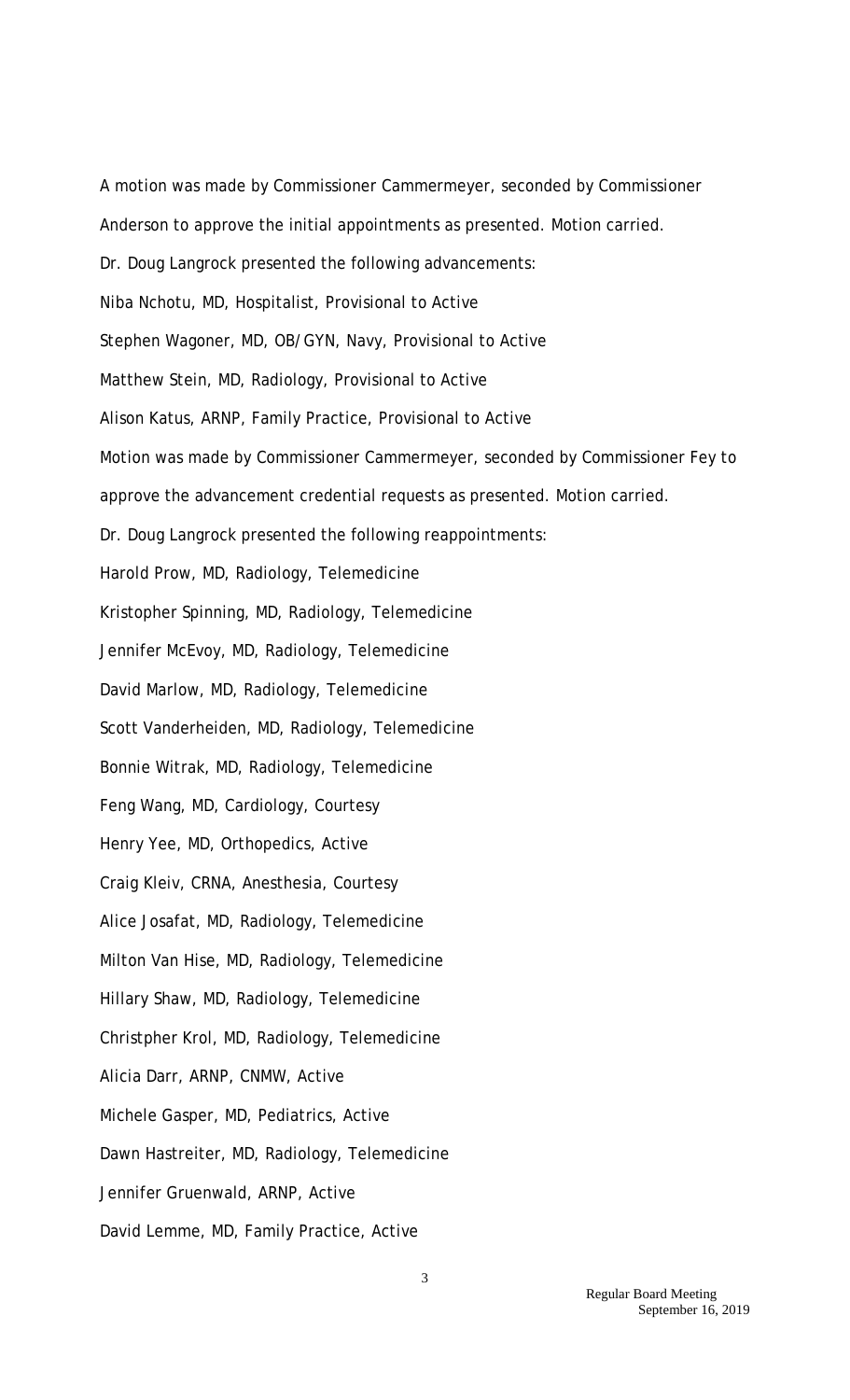Friedrich Loura, MD, Gastroenterology, Courtesy

A motion was made by Commissioner Fey, seconded by Commissioner Cammermeyer to approve the reappointments as presented. Motion carried.

Dr. Doug Langrock presented the following requests for membership, no privileges: Yvette Fletcher, ARNP, Family Practice, Jail Provider

A motion was made by Commissioner Cammermeyer, seconded by Commissioner Fey to approve the requests for membership, no privileges as presented. Motion carried. Dr. Doug Langrock presented the following privilege update:

Douglas Langrock, MD, Family Practice, Active

A motion was made by Commissioner Cammermeyer, seconded by Commissioner Anderson to approve the requested privilege update. Motion carried.

Commissioner Blankenship requested ratings be included in future credentialing reports.

Dr. Doug Langrock presented article 14 for review. Language was updated to ensure EMTALA compliance. A motion to approve the updated article was made by Commissioner Blankenship, seconded by Commissioner Cammermeyer. Motion carried. Dr. Doug Langrock presented a transfer signature page and transfer consent provider certification for approval, explaining when a patient leaves this facility, the transfer addendum signature page will need to be completed; the transfer consent provider certification ensures there is another provider accepting responsibility of the patient. A motion was made to approve these documents by Commissioner Anderson, second by Commissioner Blankenship. Motion carried.

Dr. Doug Langrock presented an update to the triage system. It was noted there was room for improvement in the current process. The triage nurse will be located in the patient round area and will do an initial assessment of the patient to determine the appropriate department for each patient. Mr. Kempton stated formalistic editing would need to be completed to provide clarification on this process as a policy versus a procedure.

4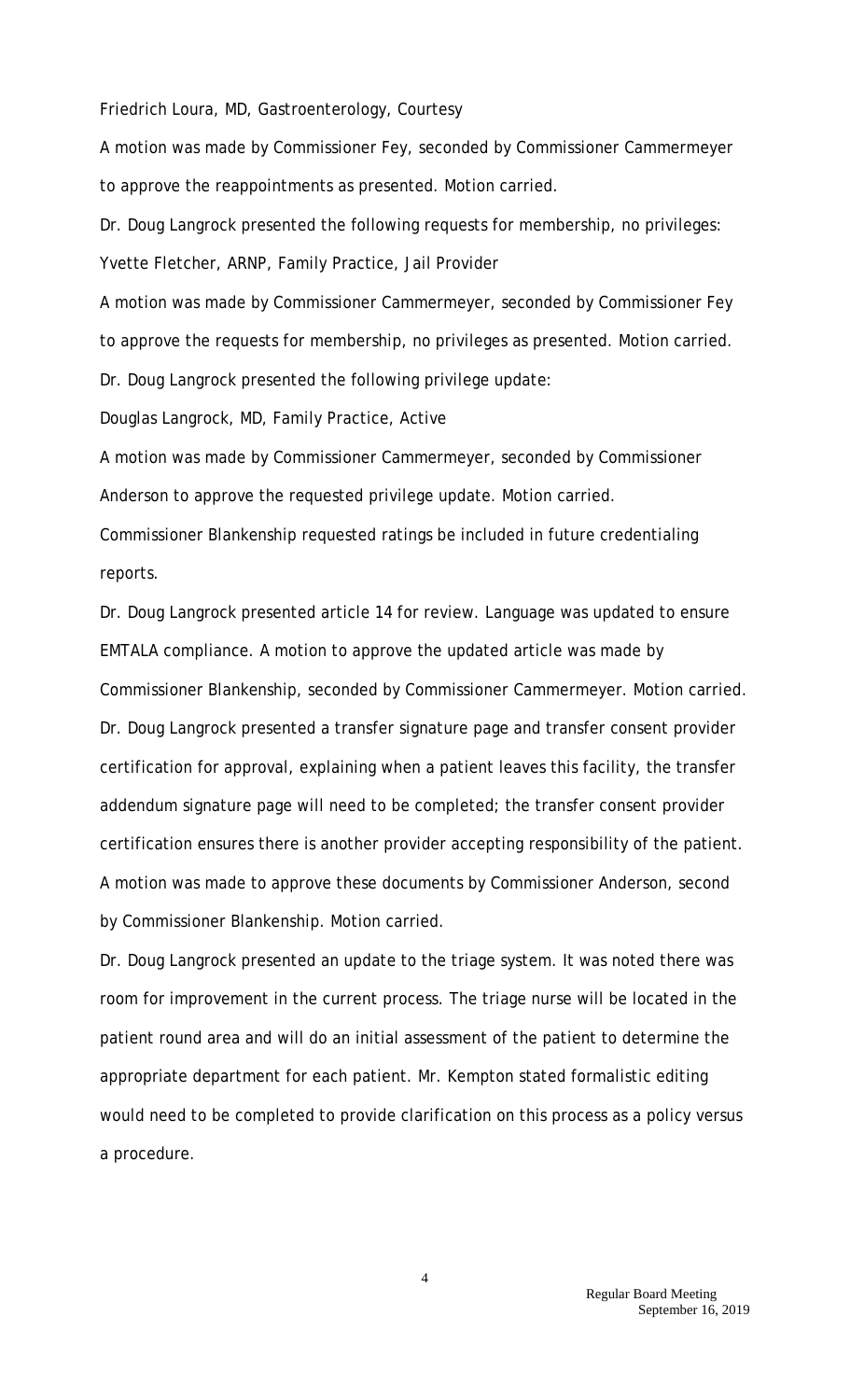A motion was made by Commissioner Blankenship to approve this policy, subject to the clarification being made per Mr. Kempton's suggestion, seconded by Commissioner Anderson. Motion carried.

Dr. Langrock committed to taking the policy back to MEC for final editing.

#### **Quality Update**

Cindy Noonan shared the work Infection Preventionist, Colleen Klamm has been doing. Ms. Klamm presented to Patient Family Advisory Council regarding problems with superbugs and she will be posting information from the CDC regarding community education in waiting areas.

Ms. Noonan noted the new helicopter parked in front of WhidbeyHealth Medical Center and announced we are pleased to be working with the Life Flight network. Life Flight's office is right across the street. This partnership will enable WhidbeyHealth patients to be transferred very quickly when it is necessary. Whidbey Health is providing the space as a courtesy to our patients; the hospital does not benefit financially from the partnership.

Ms. Noonan announced today is the official launch day for the swing bed program. WhidbeyHealth can now accept patients from other hospitals to get rehabilitated for extended skilled nursing care. The Swing Bed Team was thanked for their work in seeing this project come to fruition.

Ms. Noonan gave a reminder regarding flu season which typically starts in the fall and peaks in December through February. Attendees were reminded to get flu vaccines. **Operations Reports:**

Colleen Clark gave an overview of clinic recruitment status overview. There are several upcoming site visits this fall. An offer will be extended to a provider that interviewed last week with several CV's under review by HR at this time. Providers and managers who have taken time to meet with candidates were thanked as well as board members who have offered to take candidates out to lunch during their site visits.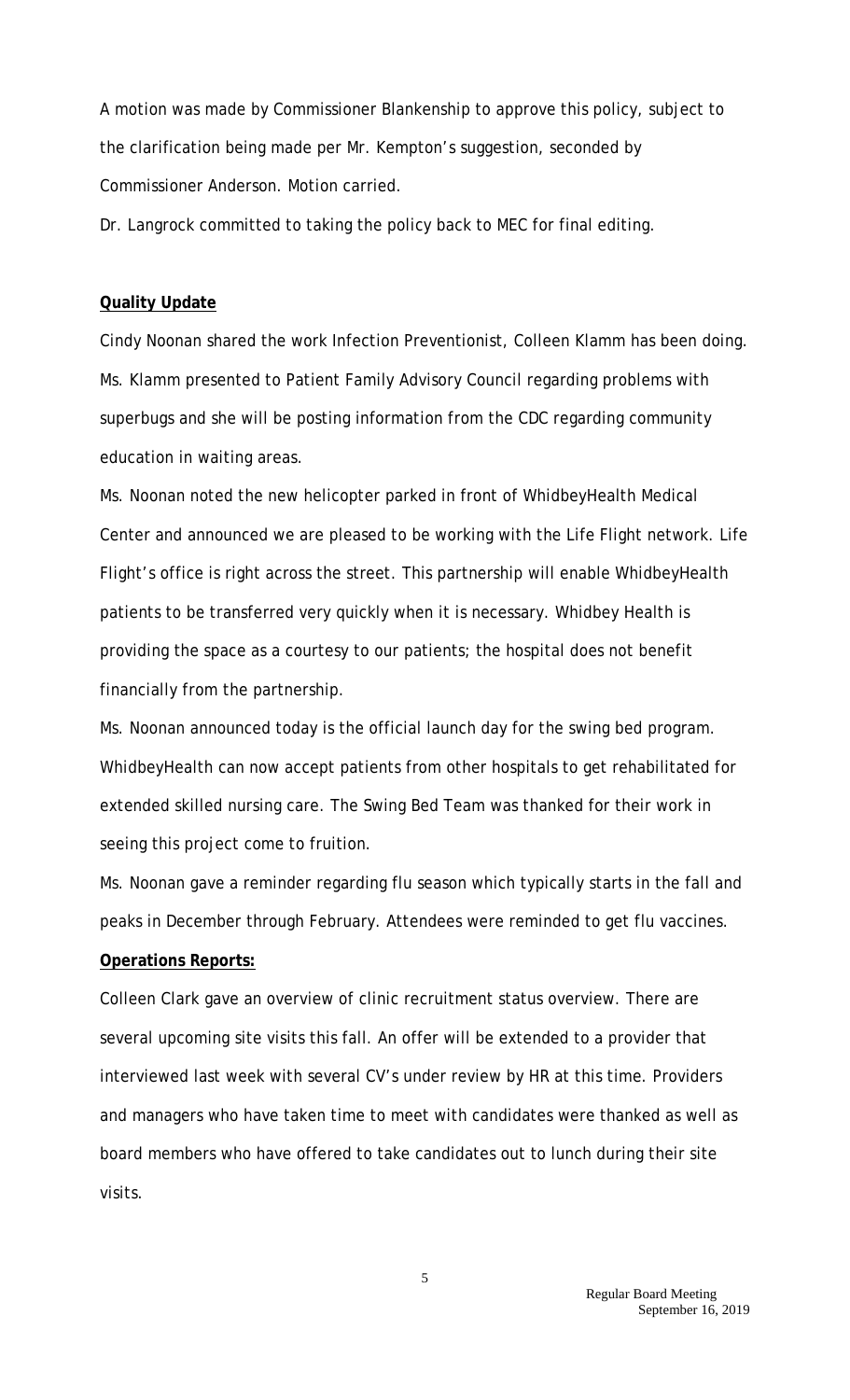Ms. Clark gave an update on the Urgent Care Project. Heidi Saunders is the project manager for this endeavor. Ms. Clark anticipates having a completed charter for the board to review at the October meeting. The target time frame is to open during the first quarter of 2020 with a target date of February  $1<sup>st</sup>$ .

### **Finance Update**

Jennifer Reed, Controller gave an update on finances as of July 2019 including patient days, discharges, adjusted patient days, surgeries, ER Visits, and operating expenses. Gross charges are under budget along with patient revenue. Total operating expenses are also under budget due to compensation. Non-cash expenses bring the total bottom line to a loss of \$472k mostly due to depreciation. A significant adjustment is expected in August to reflect an anticipated insurance payment. This is forecasted to bring the net total into alignment with the budget.

Ms. Reed stated she is working on an interim cost report and expects completion prior to the end of 2019. Collectible revenues are expected to go up and reduced charges in DI, Lab and Therapy are expected to bring up reimbursement. It was noted that the charges won't change, but the amount of money collected on Medicare charges is expected to increase.

Ms. Reed also reviewed the projection for the end of 2019 with a prediction of 35 days cash on hand. Commissioner Blankenship requested modification going forward to show actual cash flow versus projected cash flow on future projections reports. Mr. Telles reported there is now an extended contract with Kaiser. After significant negotiations, we were able to come to terms for a long term agreement.

#### **Administrator's Report**

Ron Telles reported a Town Hall meeting is scheduled to be held on Wednesday evening at the Langley United Methodist Church. Commissioners Wallin and Cammermeyer will be in attendance.

Mr. Telles also reported on the quarterly Telles Talks being held in August, September and October. Telles Talks are open to all employees and include a review of financials, quality, and provider recruitment. Approximately 80 employees attended over the sessions held thus far. Going forward, a monthly newsletter will be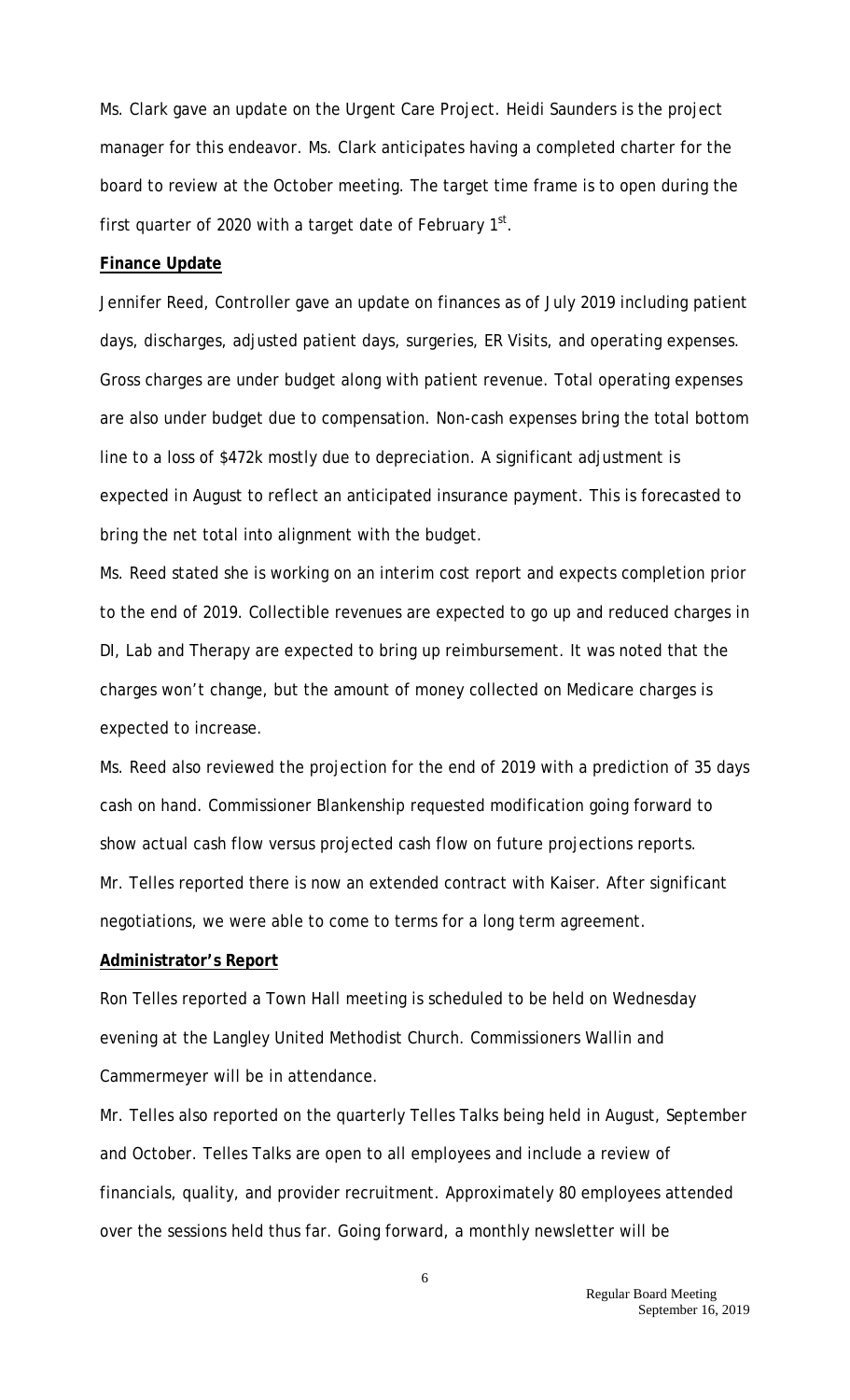distributed to all staff including all of these topics as well as updates from Facilities, with a goal of improving communication with employees. Improved communication will be a critical part of the culture change.

Mr. Telles reported he has been meeting with 6 employees at random weekly for an informal chat about their thoughts on how to make WhidbeyHealth a better place for our patients and staff.

Mr. Telles shared information on the "I'm on Board" program developed by the Employee Recognition Team. Employees who are "On Board" are committed to taking an active role in shaping a more positive environment at WhidbeyHealth. Mr. Telles attended the Oak Harbor School District back to school event with Commissioner Wallin, Patricia Duff and Dr. Doug Langrock representing WhidbeyHealth. There were approximately 800 attendees with many community members stopping by the WhidbeyHealth booth. The event was a great success. Tim Waldner was thanked for the \$270,000 rebate received from PSE for lighting. Mr. Waldner plans to have an audit completed with PSE and anticipates receiving 25-50% of the lighting. There are plans to change lighting in all of the clinics as well as older areas of the building to energy efficient options. Mr. Waldner is hopeful that these updates will be partially funded through a grant.

#### **Update to Resolution 397**

Ms. Reed gave an update on controls over distribution. After speaking with auditors at Eide Bailley, Ms. Reed was assured that controls are good around distributions.

### **Board Items**

President Wallin states the board will now be excused into Executive Session at 9:25am, under RCW 42.30.110 (1)(i), no voting will take place. Executive Session ends at 11:14am.

# **Agenda Items for Next Board Meeting**

President Wallin noted for the next Board meeting: Next Board meeting will be held Monday, October 14<sup>th</sup> at 8:00 am.